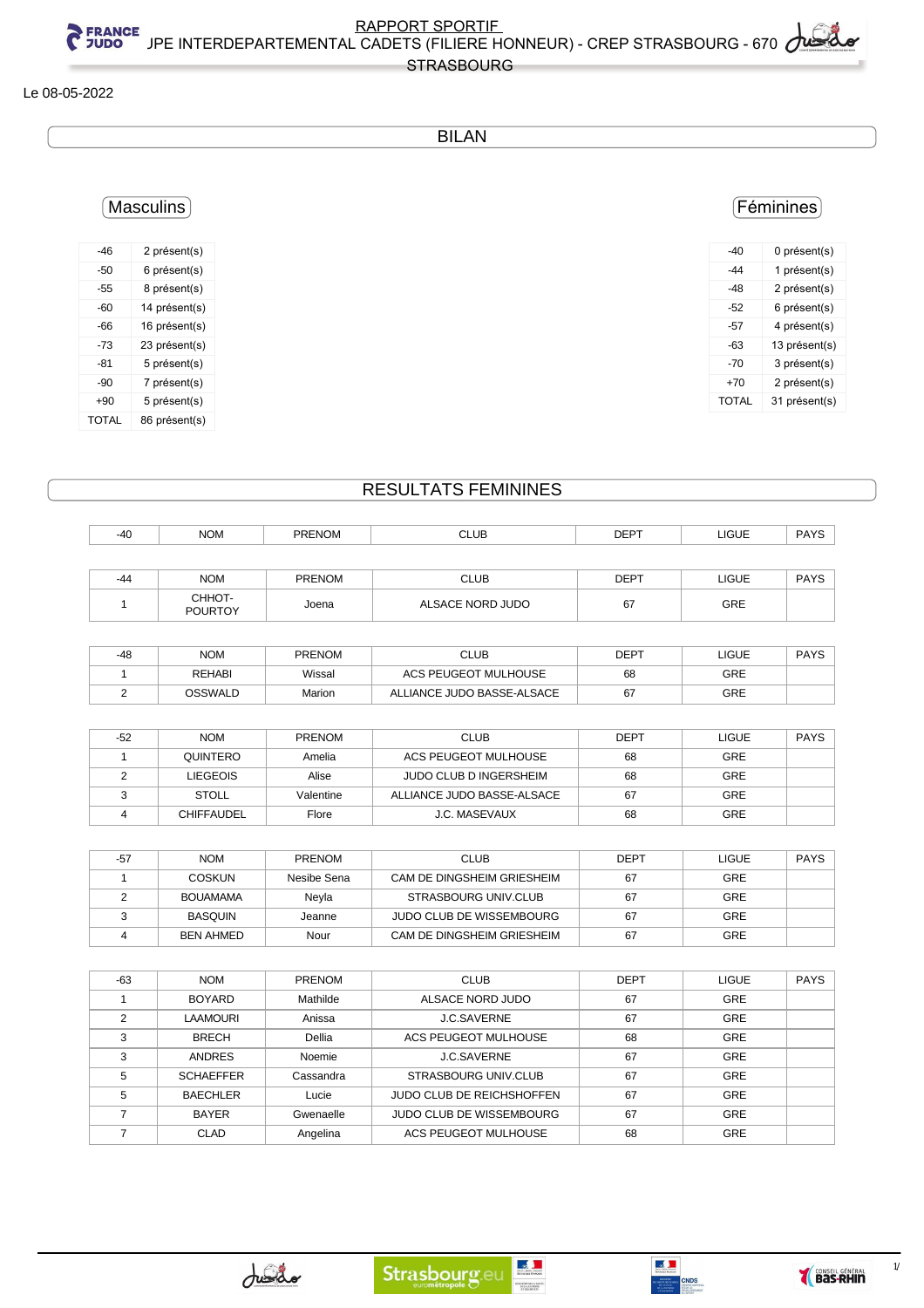# RAPPORT SPORTIE<br>C JUDO JPE INTERDEPARTEMENTAL CADETS (FILIERE HONNEUR) - CREP STRASBOURG - 670 **STRASBOURG**

| $-70$ | <b>NOM</b>     | <b>PRENOM</b> | CLUB.                        | <b>DEPT</b> | LIGUE | PAYS |
|-------|----------------|---------------|------------------------------|-------------|-------|------|
|       | ALLENBACH      | Emmy          | JUDO CLUB DE REICHSHOFFEN    | 67          | GRE   |      |
|       | <b>BOHNERT</b> | Laura         | A.M. DU PAYS DE LA MOSSIG    | 67          | GRE   |      |
|       | LELIEVRE       | Line          | <b>CTRE JUDO HERRLISHEIM</b> | 67          | GRE   |      |

| $+70$ | <b>NOM</b>                    | <b>PRENOM</b> | CLUB                                     | <b>DEPT</b> | LIGUE      | PAYS |
|-------|-------------------------------|---------------|------------------------------------------|-------------|------------|------|
|       | <b>SCHEIDER</b>               | Ines          | <b>J.C.SAVERNE</b>                       | 67          | GRE        |      |
|       | GEISSERT--<br><b>WIHLIDAL</b> | Emma          | JUDO NETSUJO STRASBOURG<br><b>NEUDOR</b> | 67          | <b>GRE</b> |      |

### **RESULTATS MASCULINS**

| $-46$ | <b>NOM</b>     | <b>PRENOM</b> | CLUB                           | <b>DEPT</b> | <b>LIGUE</b> | <b>PAYS</b> |
|-------|----------------|---------------|--------------------------------|-------------|--------------|-------------|
|       | <b>BERISHA</b> | Florian       | <b>JUDO CLUB DE GUEBWILLER</b> | 68          | GRE          |             |
|       | <b>GOUETH</b>  | Florian       | J.C.QUATZENHEIM                | 67          | GRE          |             |

| $-50$ | <b>NOM</b>                | <b>PRENOM</b> | <b>CLUB</b>                              | DEPT | LIGUE | PAYS |
|-------|---------------------------|---------------|------------------------------------------|------|-------|------|
|       | <b>TSINTSAEV</b>          | Haroun        | JC LA WANTZENAU                          | 67   | GRE   |      |
|       | <b>HALBWACHS</b>          | Telio         | J.C.SAVERNE                              | 67   | GRE   |      |
|       | LOMBARDI<br><b>BORGIA</b> | Romeo         | JUDO NETSUJO STRASBOURG<br><b>NEUDOR</b> | 67   | GRE   |      |
|       | <b>WERLE</b>              | Axel          | ALLIANCE JUDO BASSE-ALSACE               | 67   | GRE   |      |

| $-55$ | <b>NOM</b>        | <b>PRENOM</b> | <b>CLUB</b>                 | <b>DEPT</b> | <b>LIGUE</b> | <b>PAYS</b> |
|-------|-------------------|---------------|-----------------------------|-------------|--------------|-------------|
|       | <b>RONCALEZ</b>   | Mathys        | J.C.WINTZENHEIM             | 68          | GRE          |             |
| 2     | <b>BETTANNIER</b> | Sacha         | ARTS MARTIAUX COLMAR        | 68          | GRE          |             |
| 3     | <b>BENYAHYA</b>   | Samy          | STRASBOURG UNIV.CLUB        | 67          | <b>GRE</b>   |             |
| 3     | <b>WITWICKI</b>   | Romain        | <b>JUDO CLUB FESSENHEIM</b> | 68          | <b>GRE</b>   |             |
| 5     | <b>KUSA</b>       | Sayfaddin     | ALSACE NORD JUDO            | 67          | GRE          |             |
| 5     | <b>BOUGRAT</b>    | Felix         | CAM DE DINGSHEIM GRIESHEIM  | 67          | GRE          |             |
|       | <b>BENE</b>       | Ethan         | ALSACE NORD JUDO            | 67          | GRE          |             |
|       | <b>STANISIERE</b> | Eliot         | CAM DE DINGSHEIM GRIESHEIM  | 67          | GRE          |             |

| $-60$          | <b>NOM</b>            | PRENOM   | <b>CLUB</b>                                     | <b>DEPT</b> | <b>LIGUE</b> | <b>PAYS</b> |
|----------------|-----------------------|----------|-------------------------------------------------|-------------|--------------|-------------|
|                | <b>FLADENMULLER</b>   | Gonzague | STRASBOURG UNIV.CLUB                            | 67          | <b>GRE</b>   |             |
| $\overline{2}$ | GATEAU                | Eliott   | ALLIANCE JUDO BASSE-ALSACE                      | 67          | <b>GRE</b>   |             |
| 3              | <b>BASCHUNG</b>       | Ronan    | LE DOJO ALTKIRCH                                | 68          | GRE          |             |
| 3              | <b>DARTIGUELONGUE</b> | Ewan     | <b>JUDO CLUB OBERNAI</b>                        | 67          | GRE          |             |
| 5              | <b>REALINI</b>        | Sacha    | <b>J.C. MASEVAUX</b>                            | 68          | GRE          |             |
| 5              | <b>REMOUCHE</b>       | Yanis    | <b>JUDO NETSUJO STRASBOURG</b><br><b>NEUDOR</b> | 67          | GRE          |             |
|                | D ANTONIO             | Justin   | JUDO NETSUJO STRASBOURG<br><b>NEUDOR</b>        | 67          | GRE          |             |
|                | ABERKANE              | Amine    | STRASBOURG UNIV.CLUB                            | 67          | <b>GRE</b>   |             |

| $-66$ | <b>NOM</b>       | <b>PRENOM</b> | <b>CLUB</b>                 | <b>DEPT</b> | <b>LIGUE</b> | <b>PAYS</b> |
|-------|------------------|---------------|-----------------------------|-------------|--------------|-------------|
|       | <b>TSINTSAEV</b> | Hamid         | <b>JC LA WANTZENAU</b>      | 67          | GRE          |             |
| ◠     | <b>MISSARA</b>   | Asyan         | <b>ACS PEUGEOT MULHOUSE</b> | 68          | GRE          |             |
| 3     | WEIBEL           | Lois          | <b>J.C.SAVERNE</b>          | 67          | GRE          |             |
| 3     | <b>YILDIZ</b>    | Muhammed      | A.O.GAZELEC STRASBOURG      | 67          | GRE          |             |
| 5     | WOEHREL          | Jonas         | ALSACE NORD JUDO            | 67          | GRE          |             |
| 5     | <b>GANTER</b>    | Mathieu       | ALLIANCE JUDO BASSE-ALSACE  | 67          | GRE          |             |
|       | <b>PUSCA</b>     | Enzo          | J.C. MASEVAUX               | 68          | GRE          |             |
|       | <b>MARTIN</b>    | Celian        | LE DOJO ALTKIRCH            | 68          | <b>GRE</b>   |             |





 $\frac{2}{\sqrt{2}}$